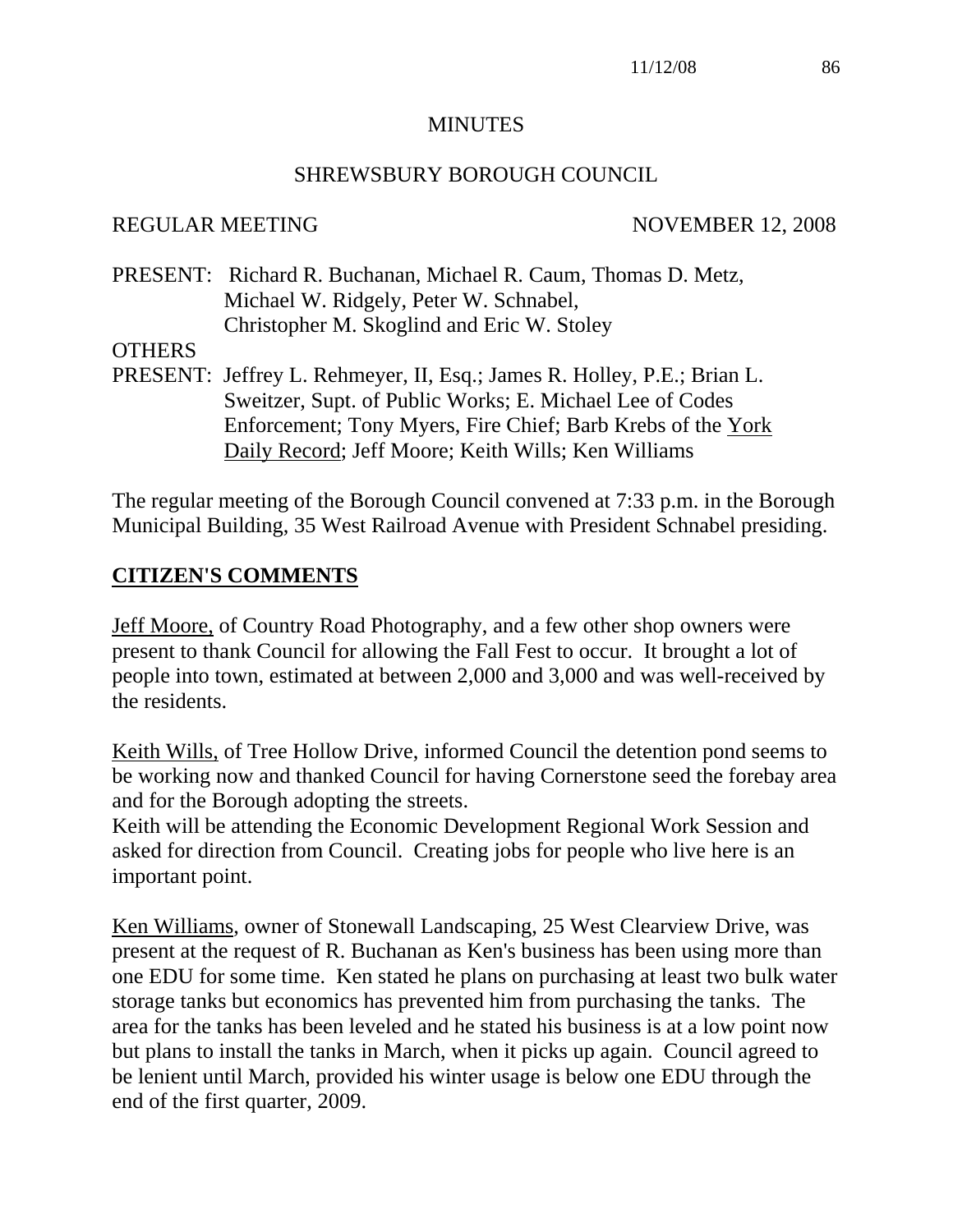Tony Myers, fire chief, said the County will switch over to the new radio system on November 19 at midnight.

# **APPROVAL OF MINUTES**

M. Ridgely moved to approve the minutes of the October 8 meeting. E. Stoley seconded. The motion carried with all in favor.

# **APPROVAL OF EXPENDITURES AND REPORT OF ACCOUNTS**

M. Ridgely moved to approve the expenditures and report of accounts for September.

E. Stoley seconded. The motion carried with all in favor.

# **BILL LIST**

The bill list for October was presented: General account: check numbers 9192 thru 9233; Water account: check numbers 4076 thru 4089; Sewer account: check numbers 3939 thru 3949; Highway Aid: check number 776.

M. Ridgely moved to approve the bill list for October. R. Buchanan seconded. The motion carried with all in favor.

# **SUBDIVISION AND LAND DEVELOPMENT BUSINESS**

## **Southern Regional Police Department** – Richard R. Buchanan

Two recent events Buck reported on were an attempted armed robbery of a Saubel's employee going to the night deposit and an officer used the taser on a chase subject which got the person under control. Buck stated the police commission still needs to purchase insurance for the mandate of providing a salary to an officer's spouse for his/her lifetime if the officer is killed in the line of duty.

M. Caum entered the meeting at 7:53 p.m.

The Borough's auditors raised a statement that our audit doesn't include operating entities such as the Southern Regional Police Commission and a copy of the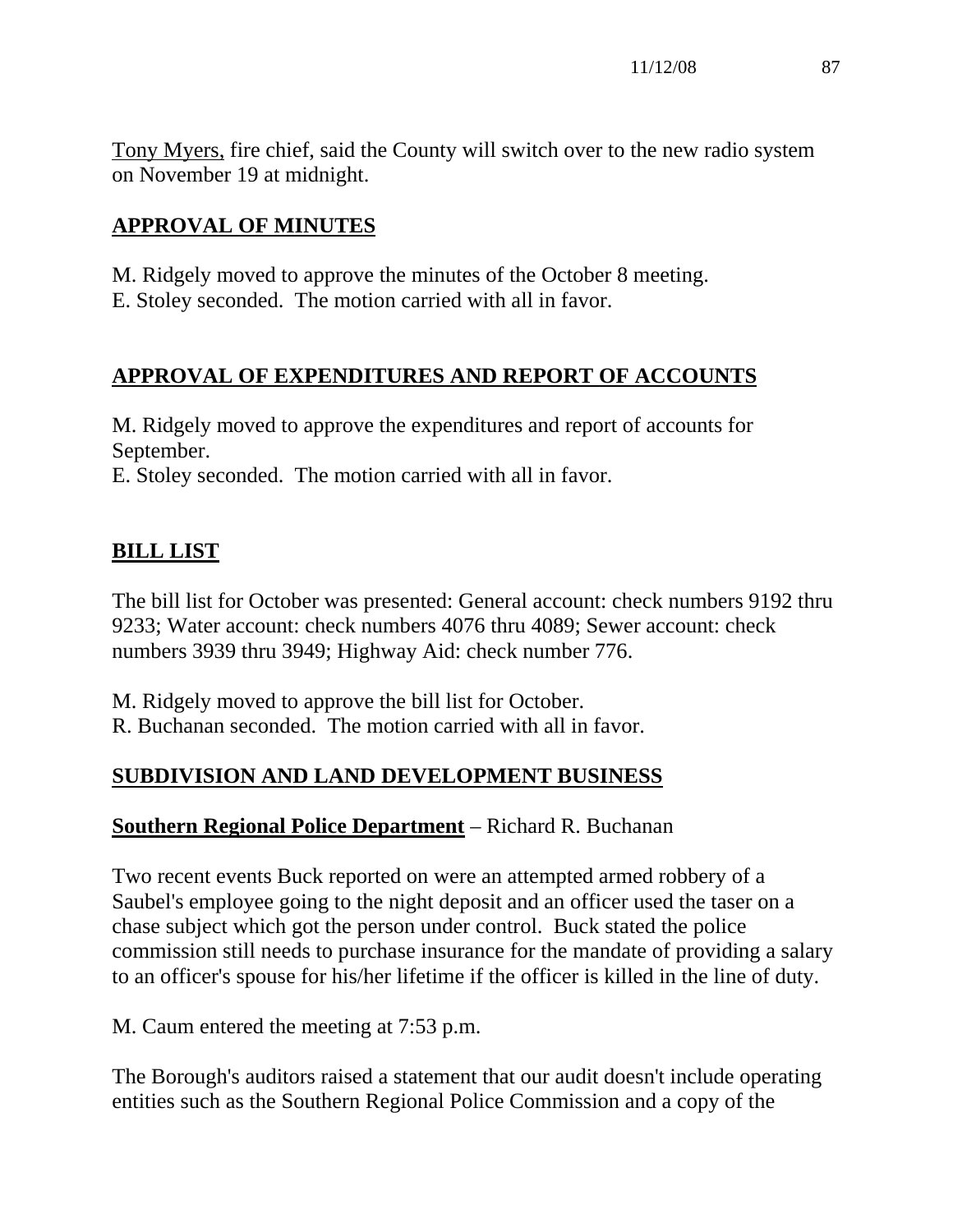Commission's audit would suffice. Buck will arrange for the Borough to receive a copy of the Police Commission's audit each year.

## **Codes Enforcement** – Mike Lee

#### Bird Problem on Cassidy Way

The complaint has been resolved.

## AAA Sign Facing I-83

Based on a Zoning Hearing Board decision from 2004, the sign that faces I-83 in the rear of the building was to have been taken down in July of this year. The sign is still up and Codes Enforcement will send a letter.

#### Sign Post on South Main Street

A complaint was received about an unsafe privately-owned utility pole that is used for business signs. The post is deteriorated at the bottom and sways in the wind. Mike will send the property owner a letter.

#### Proposed CVS Pharmacy

Staff review was held yesterday and there were almost 60 comments. Approval was granted to calculate the number of parking spaces broken down by usage in the building, warehouse and retail, which is 58. Staff review recommended the sidewalks on Main Street and Constitution Avenue be eliminated and extend the walkway in the rear near the mini-strip mall for residents of the Lutheran Home complex. A lighting plan has been provided. Getty has to turn the site over to CVS with a clean bill of health and the PA DEP will be involved with tank removal and soil replacement. A note will be added on the plan that the incoming soil needs to be tested.

## **Water & Sewer** – Richard R. Buchanan

#### Onion Boulevard Fire Line

The Public Works Department believes three domestic water services, Rehmeyer Millworks, Helena Chemical, and Shrewsbury Concrete, are connected to the 83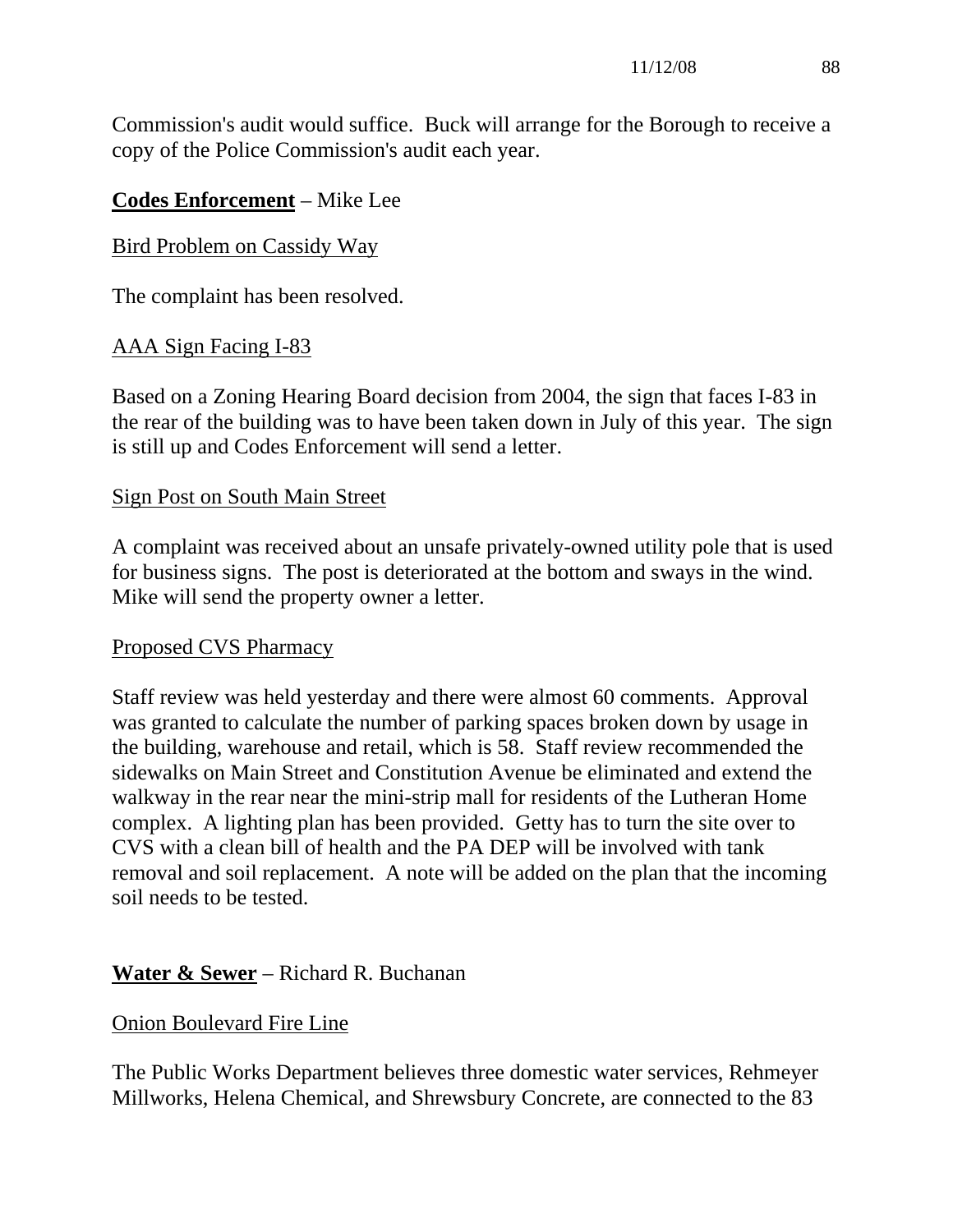Industrial Park fire line. They will know for certain when the broken valves connecting the fire line to our water line are repaired.

#### Sewer Project

Mr. Rehab began the sewer project and the sewer flows have decreased by 45,000 gallons per day since the work was started. Sewage backed up in a home and had to be professionally cleaned. Mr. Rehab is working with the property owner. The company also damaged a recently-repaired sewer lateral which needs to be repaired to our satisfaction.

#### The Lube Center Grease Problem

The Lube Center paid the fine and costs for the recent oil violations. They are designing a plan to install an evaporator to eliminate the excess water and the oil residue will be pumped by a commercial hauler. They are currently in compliance with our discharge ordinance.

#### York Water Emergency Connection

The water line extension at 432 North Main Street began yesterday. After the water line is extended to the Township/Borough line, York Water Company will install a fire hydrant. The emergency capabilities will satisfy our Wellhead Protection Plan and provide emergency water.

#### Sewer Capacity

Some incorrect statements were made at the recent Shrewsbury Township meeting. It was stated that the capacity at the treatment plant was re-rated and the gallons allocated per EDU were lowered creating numerous EDUs for sale for Shrewsbury Township developers. The current allocation per EDU is 350 gallons per day and there is no reason to change that. The Susquehanna River Basin Commission dictates new discharge requirements which are based on maximum capacity and there would be a direct reverse influence to spend more money to lower those requirements. A letter will be coming from Shrewsbury Township asking for a seat on our sewer authority. The answer is no in that all funding and policy setting is done by Borough Council.

## **Public Roads & Lighting** – Christopher M. Skoglind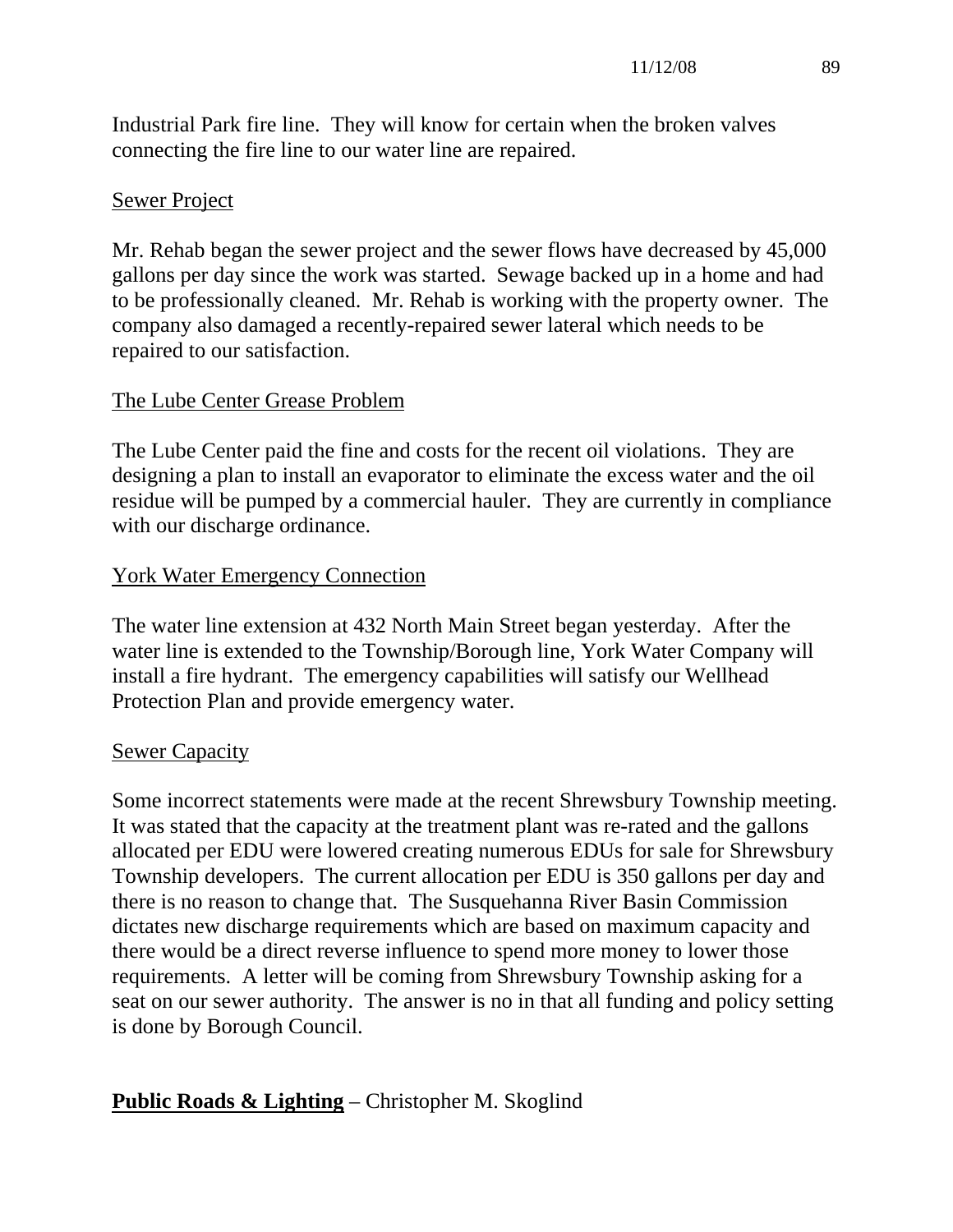## Snow Tested

All snow equipment has been tested and is ready to perform. We will purchase at least one more load of salt this year since the 2009 salt price will be \$14.00 per ton more at \$66.40 per ton compared to the 2008 price of \$52.50 a ton.

## Lutheran Home Sign

Shrewsbury Township is following up on the Lutheran Home's request for "Hidden Entrance" signs.

## Electric Pole At Fire Station

Met Ed plans on replacing the pole at the fire station and E. Stoley felt the pole should be moved about a foot to the west. Met Ed plans on moving it north a foot.

## Release

E. Stoley moved that the release sent by DeTraglia Excavating's insurance company for the damage on Westview Drive be executed with a check to be mailed to the Borough.

C. Skoglind seconded. The motion carried with all in favor.

# **Public Lands & Buildings and Finance** – Michael W. Ridgely

## 2009 Budget

Council will continue to donate to the Stewartstown Senior Center since 15 residents attend. The funds placed in the fire company building fund will be budgeted toward the extra funds the fire company recently requested toward insurance, utilities and fuel. The fire company was advised to contact Shrewsbury Township for help with those three items as well. The new truck will be purchased from reserve funds and the old truck being put out for bid.

Next year's budget will be tight with unbudgeted expenditures needing approval from Council. The policy on reserve funds is that they be kept at half of the operating expenses.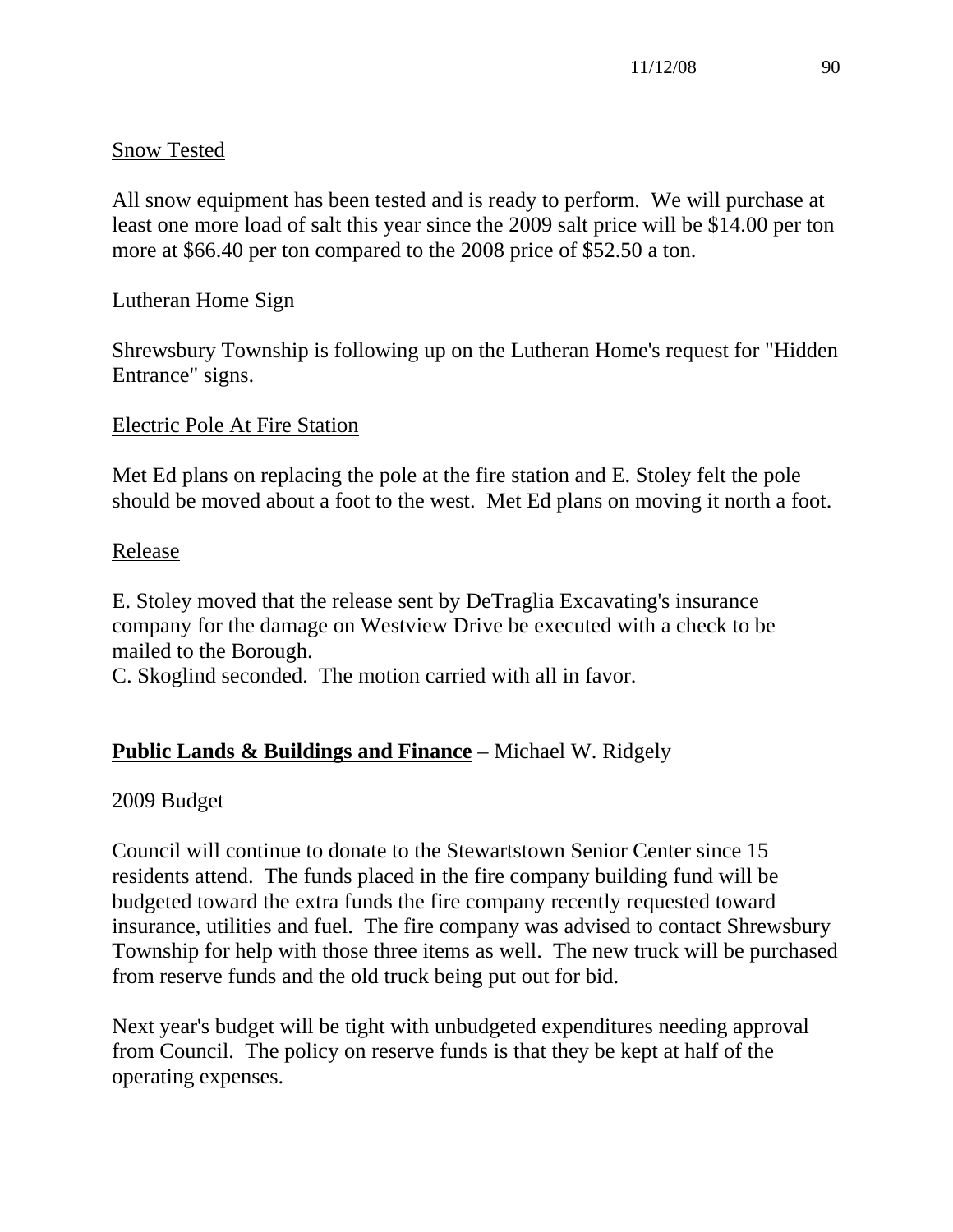R. Buchanan moved that B. Sweitzer be authorized to start the process to purchase the new truck to be paid out of reserve funds and from the 2009 budget. M. Ridgely seconded. The motion carried with all in favor.

The 2009 budget will need to be looked at quarterly. The millage rate will go from 1.42 to 1.50.

# **ENGINEER'S REPORT**

## Intersection at North Main Street and West Clearview Drive

The current property owner expressed interest in the intersection being widened. Eng. Holley presented the drawing that was done in 1996. The plan will be shown to the property owner and if he is in agreement, the Borough will contact PennDOT that the property owner is willing to grant the right-of-way.

# **SOLICITOR'S REPORT**

## Year-end Tax Ordinances

Sol. Rehmeyer's office is working on the year-end ordinances.

## 21 South Hill Street – Doug Miller

Sol. Rehmeyer is working on collecting the debt.

## No Smoking Signs

No smoking signs need to be placed at the main entrances of the municipal buildings.

# **Public Safety, Welfare and Personnel** – Michael R. Caum

# Holiday Schedule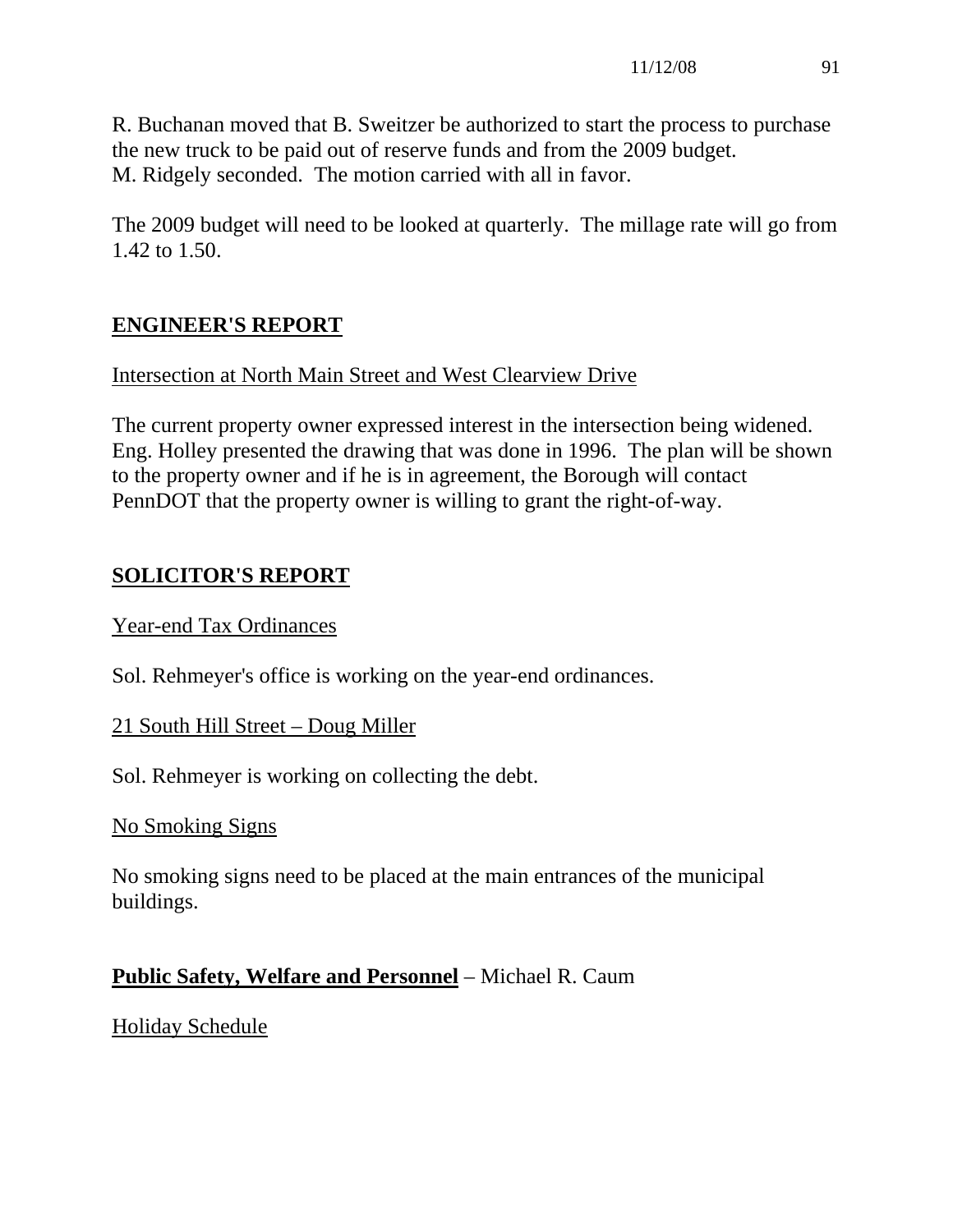C. Skoglind moved that the employees have off on December 25 and 26 and January 1 and 2 with discretion being given for December 24 and December 31, working at least a half day.

M. Ridgely seconded. The motion carried with all in favor.

# **Secretary's Report** – Cindy L. Bosley

# Appreciation Dinner

The appreciation dinner is on Friday, November 21.

# Tree Lighting

The tree lighting and food drive will be on Sunday, December 7 at 6:00 p.m.

## 2008 Audit

The audit will begin on February 2.

# **York Area Tax Bureau** – Thomas D. Metz

No report.

# **Subdivision, Land Development and Zoning** – Eric W. Stoley

No report.

# **Planning Commission** – Eric W. Stoley

No report.

# **UNFINISHED BUSINESS**

# **NEW BUSINESS**

# Capital Region Council of Governments